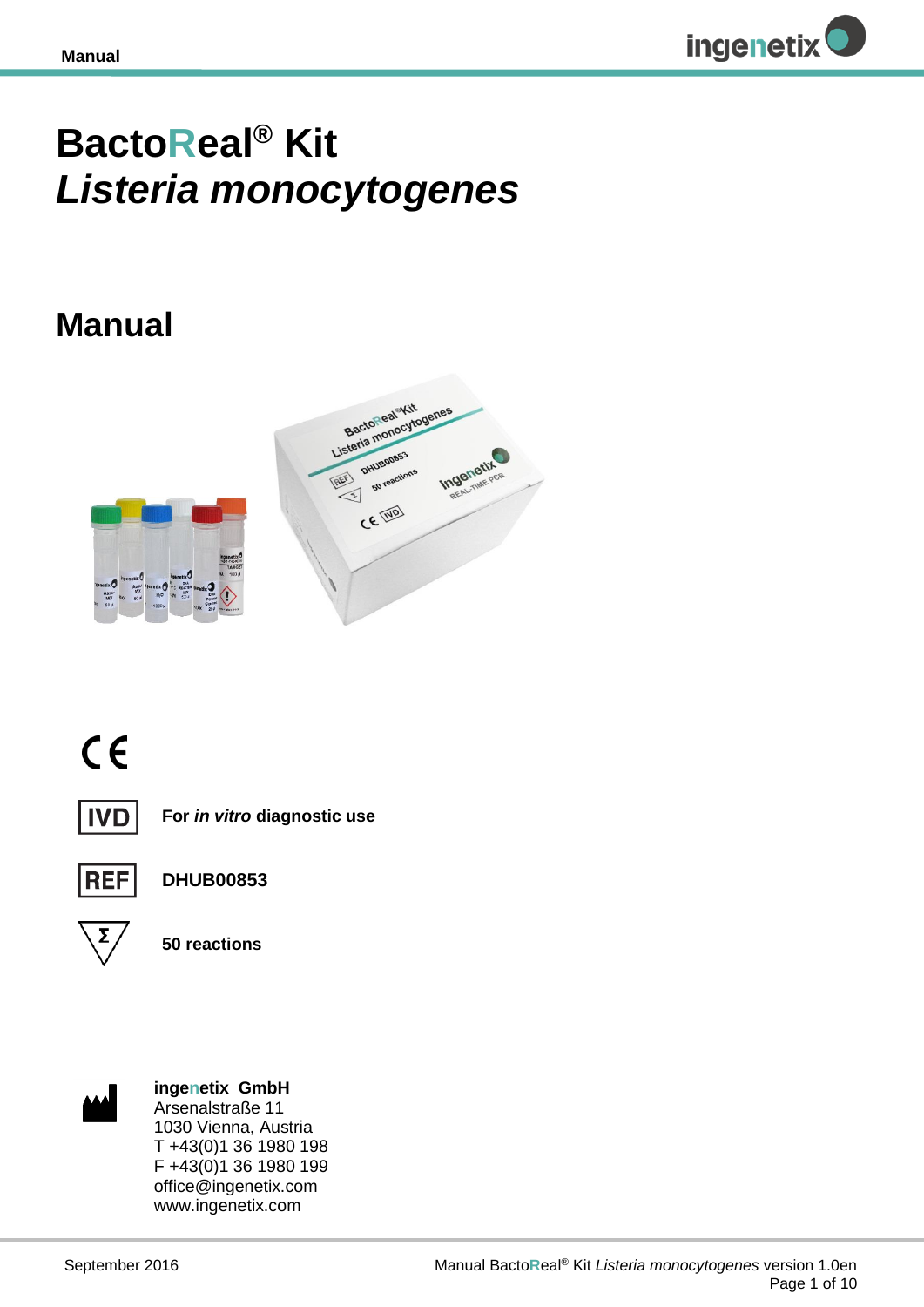

## **Index**

| 1. Intended use |  |
|-----------------|--|
|                 |  |
|                 |  |
|                 |  |
|                 |  |
|                 |  |
|                 |  |
|                 |  |
|                 |  |
|                 |  |
|                 |  |
|                 |  |
|                 |  |
|                 |  |
|                 |  |
|                 |  |
|                 |  |
|                 |  |
|                 |  |
|                 |  |
|                 |  |
|                 |  |
|                 |  |

## **Explanation of symbols**

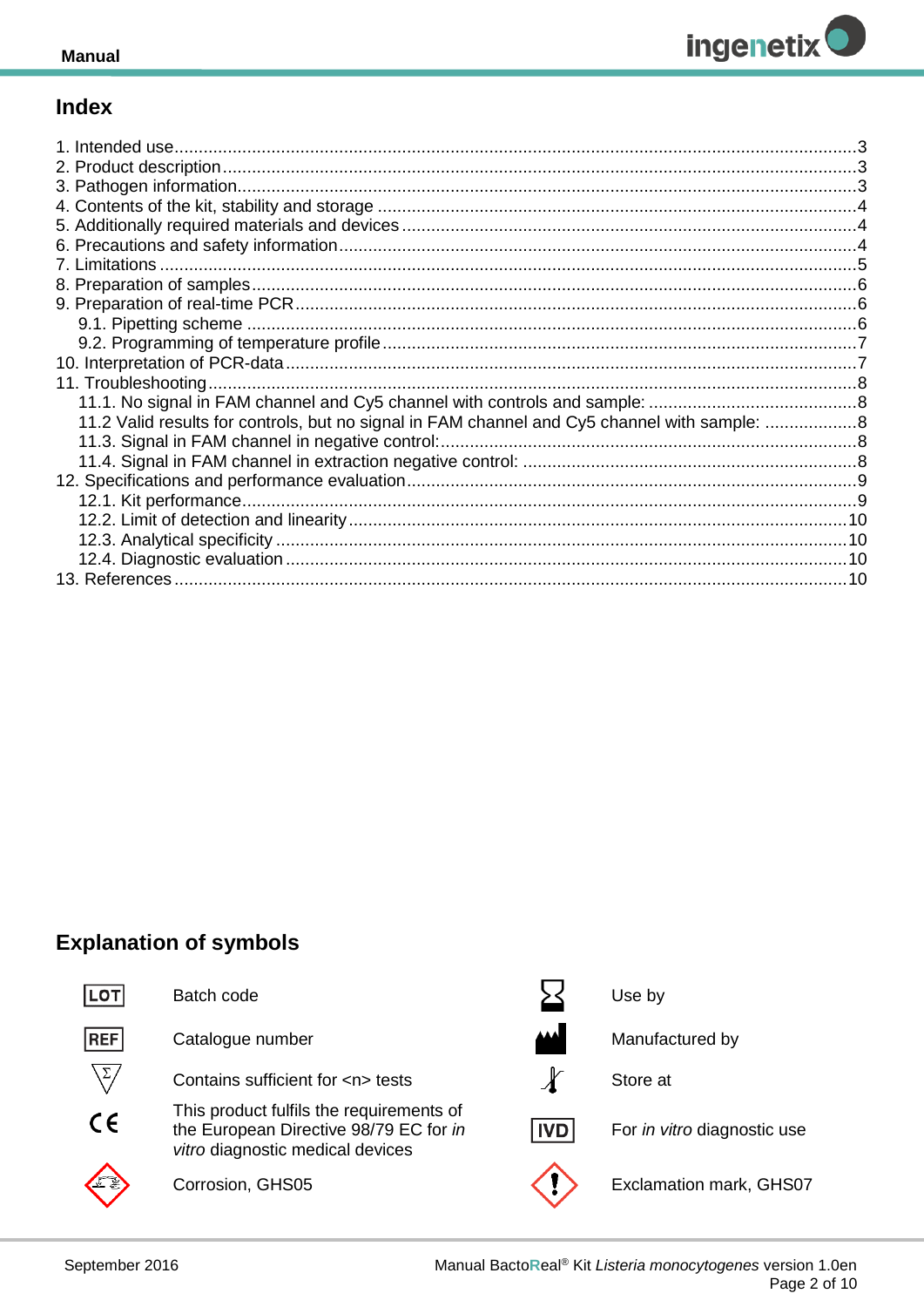

## <span id="page-2-0"></span>**1. Intended use**

Bacto**R**eal® Kit *Listeria monocytogenes* is an *in vitro* diagnostic test, based on real-time PCR, for the detection of *Listeria monocytogenes*.

## <span id="page-2-1"></span>**2. Product description**

Bacto**R**eal® Kit *Listeria monocytogenes* detects the hlyA gene of *L. monocytogenes.* This test allows the rapid and sensitive detection of DNA of *L. monocytogenes* from samples purified from liquor or aspirate samples (e.g. with the QIAamp DNA Mini Kit, Qiagen).

A probe-specific amplification-curve in the FAM channel indicates the amplification of *L. monocytogenes* specific DNA. An internal DNA positive control (DNA IPC) is detected in Cy5 channel and is used as DNA extraction as well as real-time PCR inhibition control. The target for the DNA IPC is extracted with the sample.

This test has been validated with the Applied Biosystems® 7500 Fast Real-time PCR System (Thermo Fisher Scientific) and tested with a LightCycler<sup>®</sup> 480 Instrument II (Roche) and Mx3005P<sup>®</sup> QPCR System (Agilent), but is also compatible with other real-time PCR instruments which detect and differentiate fluorescence in FAM and Cy5 channel.

The test is based on real-time PCR. A specific DNA sequence of the pathogen genome is detected and amplified. The generated PCR-product is detected by an oligonucleotide-probe labelled with a fluorescent dye. This technology allows a sequence-specific detection of PCR amplificates.

Ingenetix ViroReal<sup>®</sup>, BactoReal<sup>®</sup> and ParoReal Kits are optimized to run under the same thermal cycling conditions. RNA and DNA can be analysed in one run.

## <span id="page-2-2"></span>**3. Pathogen information**

Listeria are ubiquitously found in soil and water. Listeriosis is an infection caused by the consumption of contaminated food (milk, cheeses, ice cream, vegetables, sausages, meats and fish). Although there are other types of Listeria (*L. ivanovii, L. innocua, L. welshimeri, L. seegligeri and L. grayi*), the culprit pathogen for most listeriosis cases is *L. monocytogenes*. Gastrointestinal symptoms may remain the only symptoms or precede more severe clinical manifestations such as sepsis and meningitis. People at risk include the elderly population, immunosuppressed patients and foetuses of pregnant women. *L. monocytogenes* is a gram positive, facultative anaerobic, and facultative intracellular bacterium with an incubation time of at least seven days. It expresses a Beta hemolysin (hlyA gene) which causes destruction of red blood cells and has the ability to target other cells. The ability of *L. monocytogenes* to grow at temperatures as low as 0°C permits multiplication in refrigerated foods. *L. monocytogenes* is killed by pasteurization and cooking.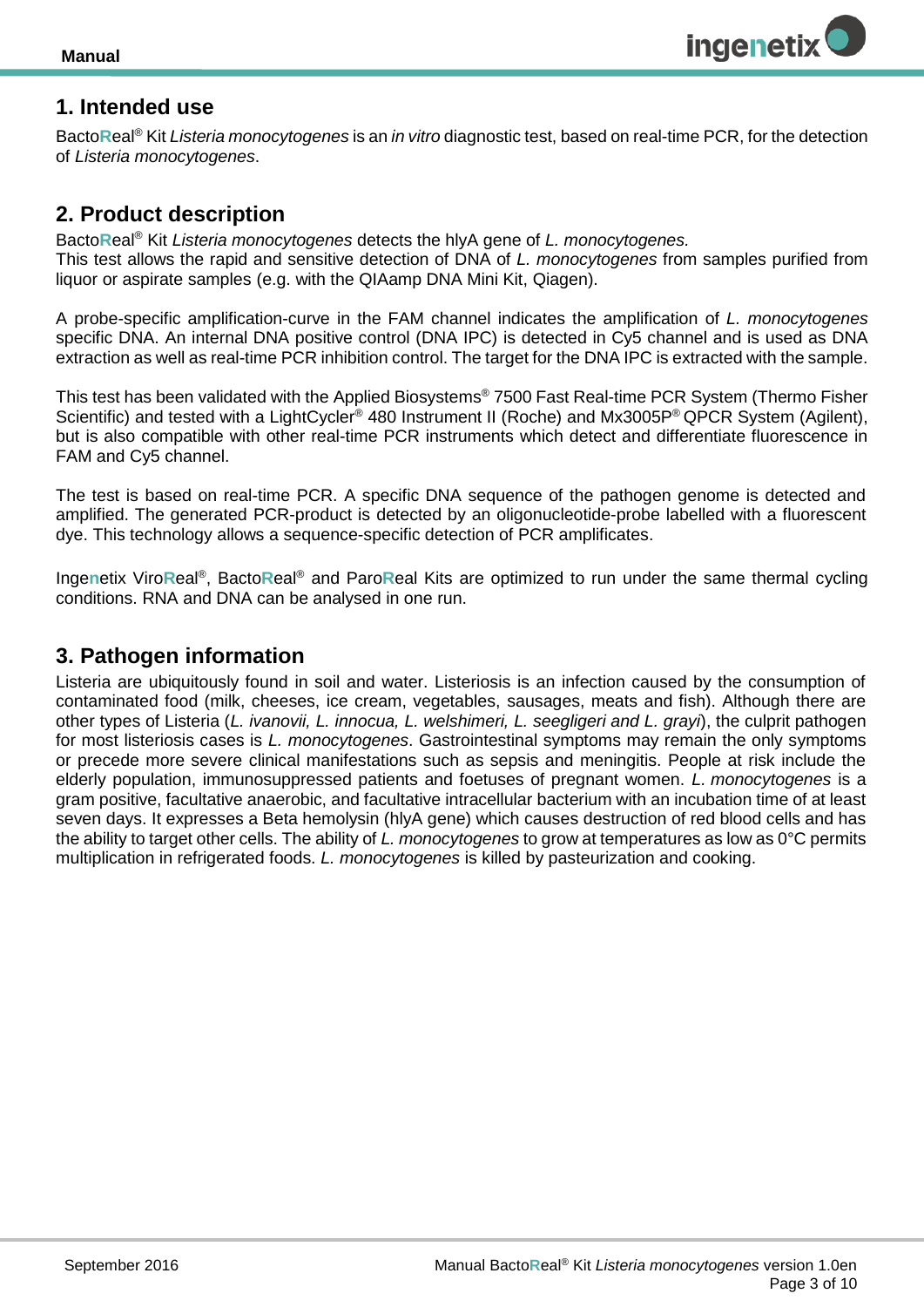## <span id="page-3-0"></span>**4. Contents of the kit, stability and storage**

| Labelling                                            | <b>Content</b>                                                 | Amount              | <b>Storage</b>                                          |
|------------------------------------------------------|----------------------------------------------------------------|---------------------|---------------------------------------------------------|
| Listeria monocytogenes Assay Mix<br>(green cap)      | Primer and probe (FAM) for<br>Listeria monocytogenes detection | $1 \times 50 \mu$   | $-15$ °C to $-25$ °C                                    |
| DNA IPC-3 Assay Mix (yellow cap)                     | Primer and probe (Cy5) for<br>DNA IPC detection                | $1 \times 50 \mu$   | $-15$ °C to $-25$ °C                                    |
| DNA IPC Target (orange cap)                          | Target for DNA IPC (internal DNA<br>positive control system)   | $1 \times 100$ µl   | $-15$ °C to -25 °C                                      |
| Listeria monocytogenes Positive Control<br>(red cap) | DNA positive control (approx. 10,000<br>target copies/µl)      | $1 \times 25$ µl    | $-15$ °C to $-25$ °C                                    |
| DNA Reaction Mix (white cap)                         | 2 x DNA amplification mix                                      | $1 \times 500$ µl   | -15 °C to -25 °C<br>until first use,<br>then at $+4$ °C |
| Nuclease-free water (blue cap)                       | Nuclease-free water                                            | $1 \times 1000 \mu$ | $-15$ °C to $-25$ °C                                    |

The components of Bacto**R**eal® Kit *Listeria monocytogenes* are stable until the expiry date stated on the label.

## <span id="page-3-1"></span>**5. Additionally required materials and devices**

- Reagents and devices for DNA-extraction
- Nuclease-free water for dilution of DNA IPC Target
- Disposable powder-free gloves
- Pipettes (adjustable)
- Sterile pipette tips with filters
- Vortex mixer
- Desktop centrifuge with rotor for 2 ml reaction tubes
- Real-time PCR instrument which is able to detect and differentiate fluorescence in FAM and Cy5 channel
- Optical 96 well reaction plates or optical reaction tubes

## <span id="page-3-2"></span>**6. Precautions and safety information**

- For *in vitro* diagnostic use. The use of this kit is limited to persons instructed in the procedures of realtime PCR and *in vitro* diagnostics.
- Clean benches and devices periodically.
- Use sterile filter pipette tips.
- Specimens should be handled as if infectious in accordance with safe laboratory procedures. Wear protective disposable powder-free gloves when handling kit reagents and specimens.
- Use separated working areas for specimen preparation, reagent preparation and amplification. Supplies and equipment must be dedicated to each of these separate working areas and ensure workflow in the laboratory from pre- to post-PCR.
- Be careful when handling samples and positive control to avoid cross contamination. Change gloves after handling of samples or positive control. Store positive or potentially positive material separately from reagents
- Prevent contamination of work equipment and reagents with DNA/RNA, nuclease or amplification products by good laboratory practice.
- Quality of DNA has a profound impact on the test performance. Ensure that the used DNA extraction system is compatible with real-time PCR technology.
- Always include a negative control per PCR-run (nuclease-free water instead of sample).
- For a valid interpretation of results, a negative control should be included during DNA-extraction (e.g. extraction of water instead of sample material), in order to exclude false-positive results due to contamination with DNA of pathogen during extraction.
- Please note the expiry date of the kit.
- Do not interchange or mix reagents from kits with different lot numbers.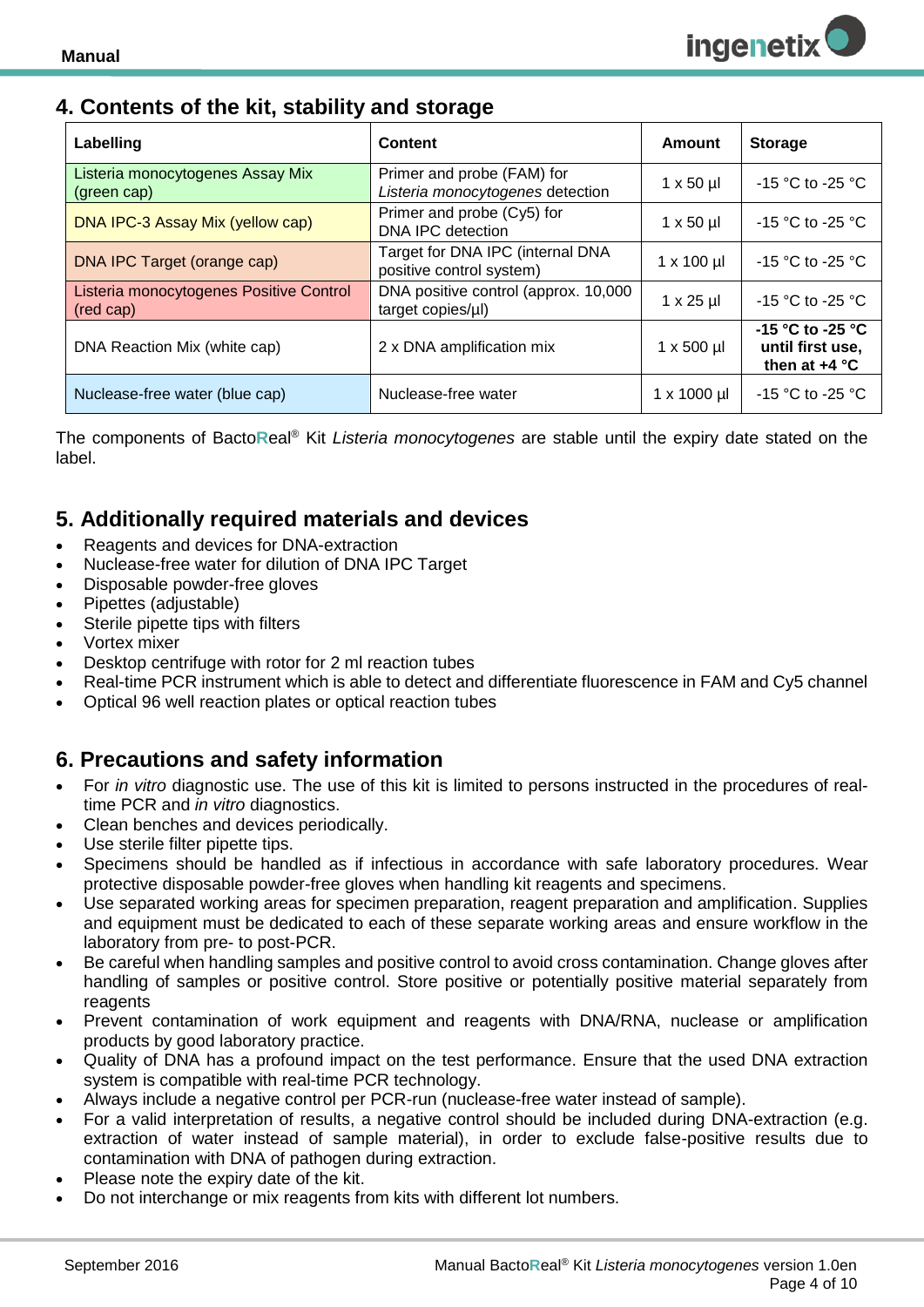

- Repeated thawing and freezing of kit components should be avoided. Protect kit components from light. **Caution:** DNA IPC Target is stored in RNA/DNA stabilizer which contains Guanidinium thiocyanate/Triton X-100 (see MSDS, www.ingenetix.com).
- Use established laboratory practices according to your local safety regulations for discarding specimens, reagents and waste.

## <span id="page-4-0"></span>**7. Limitations**

- Optimal performance of this test requires appropriate specimen collection, transport and storage, as well as an appropriate DNA extraction procedure.
- DNA extraction and *L. monocytogenes* detection have been validated for liquor and aspirate specimens with this kit. Test performance with other specimen types has not yet been assessed.
- A negative test result does not exclude the possibility of *L. monocytogenes* infection, because test results may be affected by improper specimen collection, technical error, specimen mix-up or pathogen quantities below the assay sensitivity. The presence of PCR inhibitors may lead to invalid results.
- For this kit highly specific primers and probes have been selected. However, false-negative or less sensitive results might be obtained due to sequence heterogeneity within the target region of not yet described clinical subtypes.
- Results should be interpreted in consideration of clinical and laboratory findings.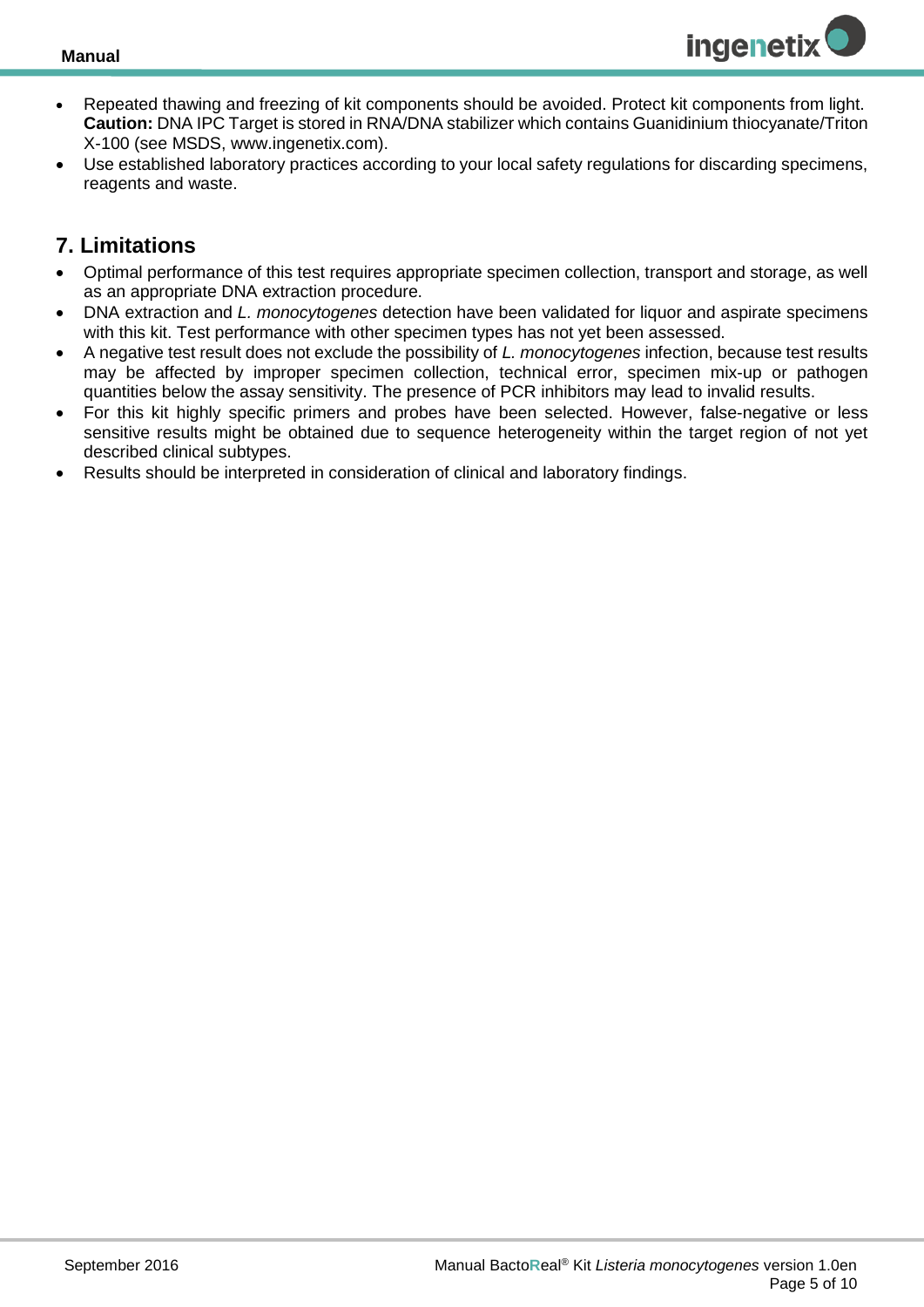

## <span id="page-5-0"></span>**8. Preparation of samples**

Extract samples with a DNA extraction system compatible with real-time PCR technology. An extraction negative control should be included during DNA-extraction (e.g. extraction of water instead of sample material).

The **DNA IPC Target** has to be added during extraction. The DNA IPC is used as a control of DNA extraction, identifies possible PCR inhibition and confirms the integrity of kit reagents.

**Caution**: The DNA IPC Target must not be added directly to the sample material but has to be pipetted to the lysis buffer.

- $\rightarrow$  For an elution volume of 50-100 µl: Per sample, spike 1 µl DNA IPC Target into lysis buffer.
- $\rightarrow$  For an elution volume of >100 µl or when using an automated extraction system: Per sample, spike 2 µl DNA IPC Target into lysis buffer.

## <span id="page-5-1"></span>**9. Preparation of real-time PCR**

- Include one negative control (water), one positive control and one extraction negative control per PCR run.
- It is recommended to analyse samples in duplicates, which increases the probability of pathogen detection and facilitates interpretation of results*.*
- Thaw DNA samples on ice.
- Thaw kit components at room temperature. When thawed, mix components, centrifuge briefly and keep on ice.
- Mix the DNA Reaction Mix to ensure homogeneity of solution.
- **Positive Control**
	- $\rightarrow$  Use 1 µl of Listeria monocytogenes Positive Control + 4 µl nuclease-free water. Pipette positive control at last.

#### <span id="page-5-2"></span>**9.1. Pipetting scheme**

|                                  |                                  | Per sample   |
|----------------------------------|----------------------------------|--------------|
| <b>Preparation of Master Mix</b> | Nuclease-free Water*             | $3.0$ $\mu$  |
| (mix well)                       | <b>DNA Reaction Mix</b>          | $10.0$ $\mu$ |
|                                  | Listeria monocytogenes Assay Mix | $1.0$ $\mu$  |
|                                  | <b>DNA IPC-3 Assay Mix</b>       | $1.0 \mu$    |
|                                  | <b>Total volume Master Mix</b>   | $15.0$ µl    |
|                                  |                                  |              |
| <b>Preparation of PCR</b>        | <b>Master Mix</b>                | $15.0$ $\mu$ |
|                                  | DNA-Sample*                      | $5.0$ µl     |
|                                  | <b>Total volume</b>              | $20.0$ $\mu$ |

\*1-8 µl of the sample can be used. When using ≠ 5 µl sample, the volume of water has to be adjusted accordingly.

→ **If DNA IPC Target was not added during extraction:** Freshly dilute the DNA IPC Target 1:100 with nuclease-free water and add 1 µl per sample directly to the master mix.

**Caution:** The use of more than 1 µl diluted (1:100) DNA IPC Target per reaction causes inhibition of the realtime PCR reaction.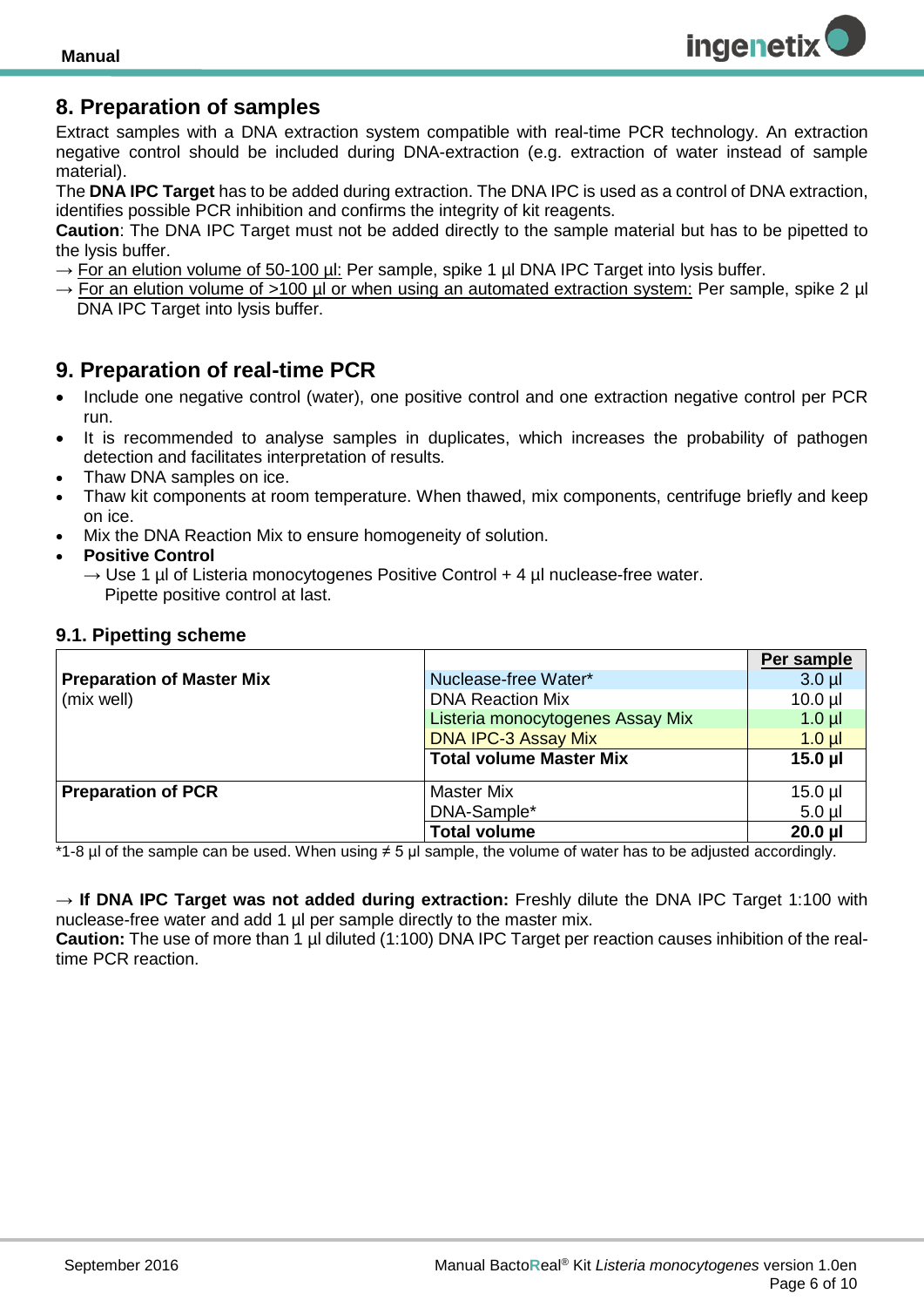#### <span id="page-6-0"></span>**9.2. Programming of temperature profile**

Please find further information on programming the real-time PCR instrument in the respective operator's manual. Take into consideration that some PCR-platforms have to be calibrated with the corresponding dye before performing a multiplex-PCR.

**Select detection channel:** FAM-TAMRA, 530 nm (for *L. monocytogenes*) Cy5-NONE, 667 nm (for DNA IPC-3)

**Select reference dye (passive reference)**: ROX **Sample Volume:** 20 µl **Temperature Profile:** 

| Program 1                   | Program 2                   | Program 3                                                    |
|-----------------------------|-----------------------------|--------------------------------------------------------------|
| Cycles: 1<br>Analysis: None | Cycles: 1<br>Analysis: None | Cycles: 45<br>Analysis: Quantification<br>Acquisition at 60° |
|                             | $95^{\circ}$ C              | $95^{\circ}$ C                                               |
|                             | 20 sec                      | 5 sec<br>$60^{\circ}$ C                                      |
| $50^{\circ}$ C<br>$*2$ min  |                             | 1 min                                                        |

For ABI PRISM® 7500: Ramp speed: "Standard"

For LightCycler® 480 instrument: Detection format: 2 Color Hydrolysis Probe

**\*Note:** If viral RNA should be also detected in the same PCR run, program 1 has to be prolonged to 15 min at 50°C. This temperature profile can be used for all inge**n**etix Viro**R**eal® , Bacto**R**eal® , Myco**R**eal and Paro**R**eal kits for the detection of DNA or RNA.

### <span id="page-6-1"></span>**10. Interpretation of PCR-data**

For analysis of PCR results select fluorescence display options 530 nm (FAM channel) for the *L. monocytogenes* target and 667 nm (Cy5 channel) for the DNA IPC target. Samples with positive Ct or Cpvalues are considered positive. Please additionally check the amplification-curves manually. Samples should be inspected both in logarithmic and linear scale view and compared with the negative control.

|                             | <b>FAM channel</b><br>L. monocytogenes target | Cy5 channel<br><b>DNA IPC target</b> | Interpretation |
|-----------------------------|-----------------------------------------------|--------------------------------------|----------------|
| Negative control            | Negative                                      | Negative / Positive <sup>1</sup>     | Valid          |
| Positive control            | Positive                                      | Negative / Positive <sup>1</sup>     | Valid          |
| Extraction negative control | Negative                                      | Positive                             | Valid          |
| Sample                      | Positive                                      | Positive / Negative <sup>2</sup>     | Positive       |
| Sample                      | Negative                                      | Positive                             | Negative $3$   |
| Sample                      | Negative                                      | Negative                             | Invalid        |

<sup>1</sup>Only positive if the DNA IPC Target was added at a 1:100 dilution directly to the master mix <sup>2</sup>High pathogen load in the sample can lead to reduced or absent signal of DNA IPC <sup>3</sup>The positive signal of the DNA IPC excludes a possible PCR inhibition. However, IPC Ct-values should show comparable results. A shift of Ct-values can indicate a partial inhibition of PCR.

<span id="page-6-2"></span>In case of invalid data, analysis has to be repeated with the remaining or newly extracted DNA sample (see 11. Troubleshooting).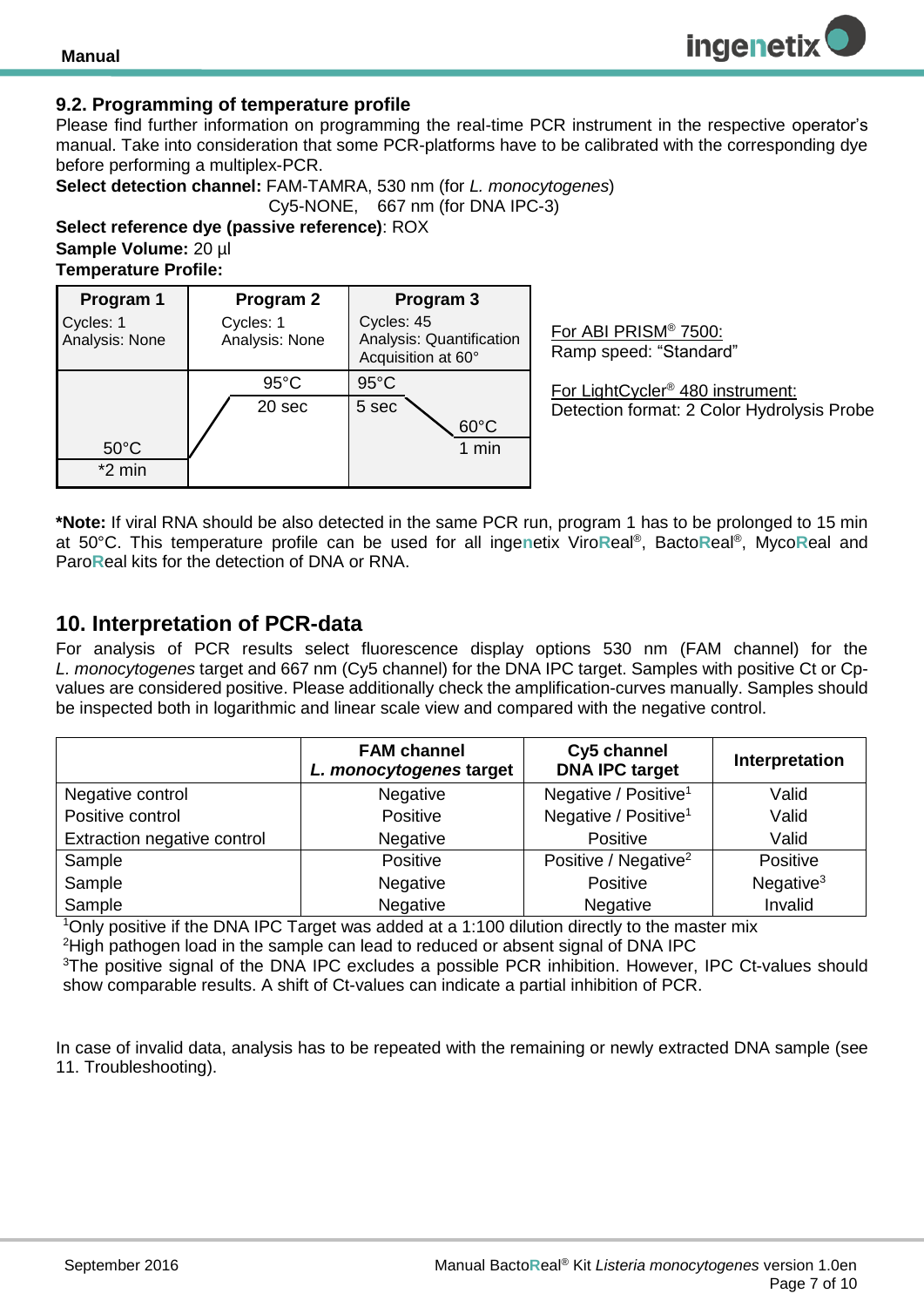## **11. Troubleshooting**

#### <span id="page-7-0"></span>**11.1. No signal in FAM channel and Cy5 channel with controls and sample:**

 Incorrect programming of the temperature profile or detection channels of the real-time PCR instrument.  $\rightarrow$  Compare temperature profile and programming of detection channels with the protocol.

**ingenetix** 

 Incorrect configuration of PCR reaction.  $\rightarrow$  Check your work steps (see pipetting scheme) and repeat PCR, if necessary.

#### <span id="page-7-1"></span>**11.2 Valid results for controls, but no signal in FAM channel and Cy5 channel with sample:**

- Incorrect programming of detection channels with the sample  $\rightarrow$  Compare programming of detection channels with protocol.
- If the DNA IPC Target was added during extraction:
	- PCR reaction has been inhibited.
	- DNA extraction has failed.
	- The undiluted DNA IPC Target has not been added to lysis buffer of sample.
	- The extracted sample has not been added to PCR reaction.

 $\rightarrow$  No interpretation can be made. Make sure you use a recommended method for DNA isolation and stick closely to the manufacturer's instructions. Check your work steps.

#### <span id="page-7-2"></span>**11.3. Signal in FAM channel in negative control:**

- A contamination occurred during preparation of PCR.
	- $\rightarrow$  Repeat PCR with new reagents in replicates.
	- $\rightarrow$  Strictly pipette positive control at last.
	- $\rightarrow$  Make sure that work space and instruments are cleaned at regular intervals.

#### <span id="page-7-3"></span>**11.4. Signal in FAM channel in extraction negative control:**

- <span id="page-7-4"></span> A contamination occurred during extraction.
	- $\rightarrow$  Repeat extraction and PCR using new reagents.
	- $\rightarrow$  Make sure that work space and instruments are cleaned at regular intervals.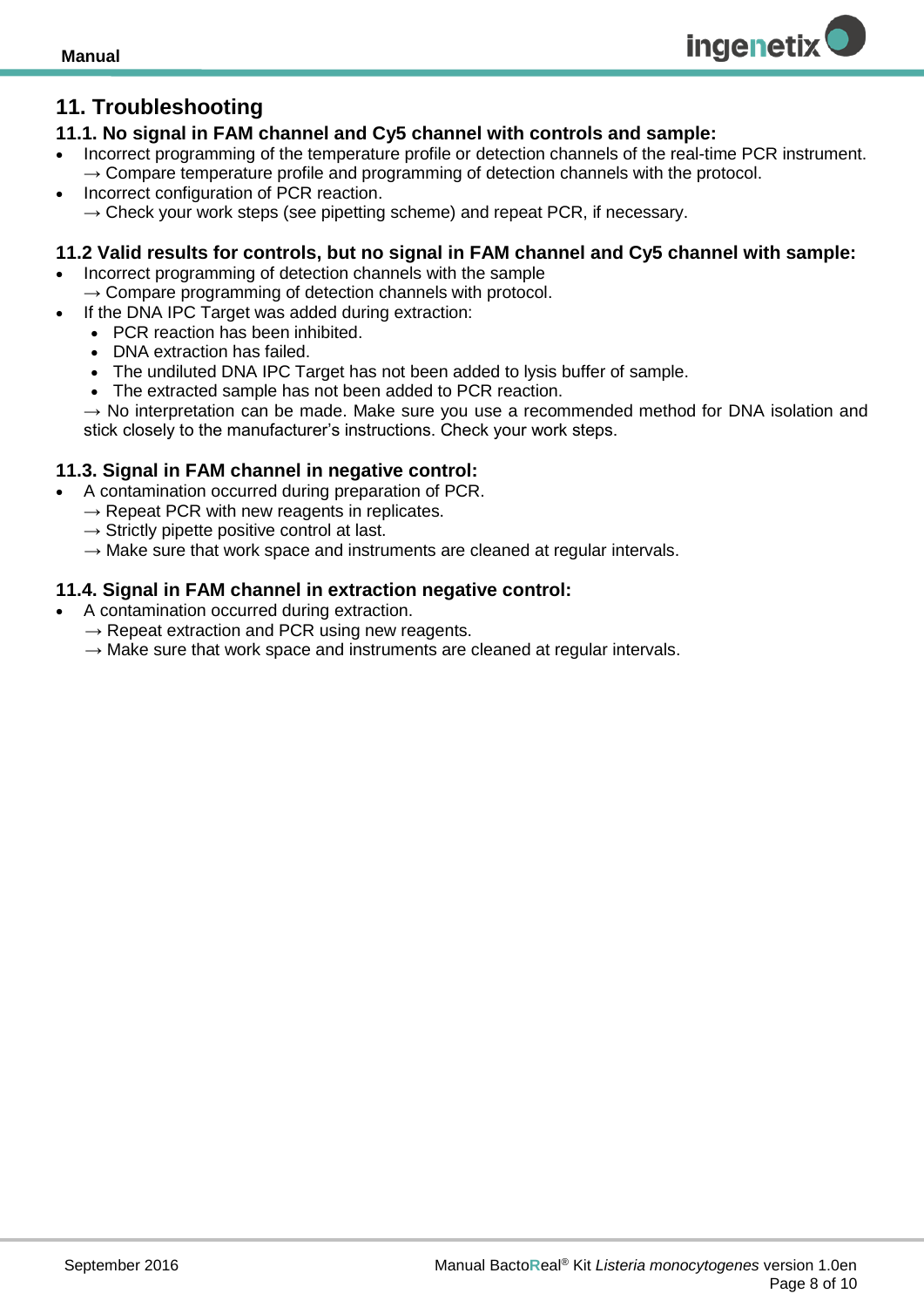

## **12. Specifications and performance evaluation**

#### <span id="page-8-0"></span>**12.1. Kit performance**

Performance of Bacto**R**eal® Kit *Listeria monocytogenes* with an Applied Biosystems® 7500 Fast Real-time PCR System (Thermo Fisher Scientific) is shown in Figure 1.



**Figure 1** Performance of Bacto**R**eal® Kit *Listeria monocytogenes*